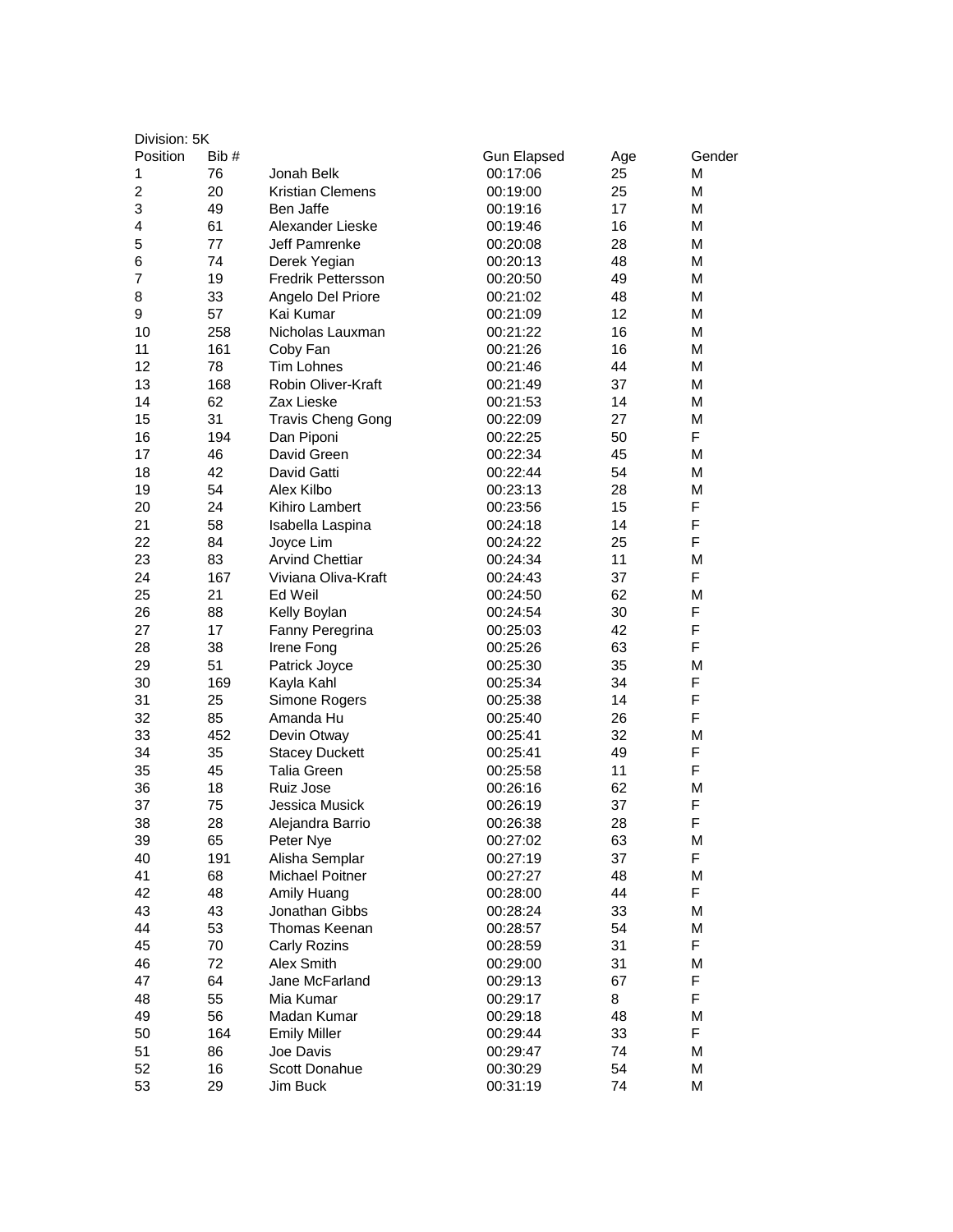| 54             | 30    | Nyasha Chagwedera         | 00:32:03             | 28  | F      |
|----------------|-------|---------------------------|----------------------|-----|--------|
| 55             | 44    | Sumariati Gonzalez        | 00:33:22             | 32  | F      |
| 56             | 387   | David Picariello          | 00:34:29             | 63  | М      |
| 57             | 459   | Mari Almeida              | 00:34:56             | 44  | F      |
| 58             | 196   | Jim McBride               | 00:35:01             | 74  | M      |
| 59             | 40    | Suzanne Franco            | 00:35:37             | 75  | F      |
| 60             | 23    | Mia Jones-Zamora          | 00:35:40             | 16  | F      |
| 61             | 41    | Erica Garber              | 00:37:54             | 42  | F      |
| 62             | 302   | Maria Cortez              | 00:38:31             | 42  | F      |
| 63             | 301   | Maria Zavala              | 00:38:32             | 32  | F      |
| 64             | 34    | Cynthia Der Gee           | 00:39:06             | 56  | F      |
| 65             | 32    | Jane Colman               | 00:39:22             | 74  | F      |
| 66             | 60    | Milly Leon                | 00:39:26             | 30  | F      |
| 67             | 79    | Laurence Jackson          | 00:39:40             | 70  | М      |
| 68             | 39    | Peter Franco              | 00:44:28             | 42  | M      |
| 69             | 389   | Sabrina Shane             | 00:44:30             | 53  | F      |
| 70             | 89    | Sabriel Shane             | 00:44:53             | 13  | М      |
| 71             | 90    | Zakai Shane               | 00:44:55             | 10  | M      |
| 72             | 81    | Karina Tafur              | 00:55:23             | 10  | F      |
| 73             | 22    | Helen Jones               | 00:55:26             | 50  | F      |
| 74             |       |                           |                      |     | F      |
|                | 80    | Linda Tafur               | 00:55:26             | 47  |        |
| Division: 10K  |       |                           |                      |     |        |
| Position       | Bib # | Name                      | <b>Gun Elapsed</b>   | Age | Gender |
| 1              | 380   | <b>Adam Littke</b>        | 00:38:07             | 43  | M      |
| $\overline{2}$ | 381   | Mariano Majan             | 00:39:17             | 29  | М      |
| 3              | 350   | Evan Paul                 | 00:42:06             | 40  | М      |
| 4              | 383   | Casey McNamara            | 00:42:43             | 52  | М      |
| 5              | 369   | Ben Ashby                 | 00:42:51             | 29  | М      |
| 6              | 370   | Daniel Ditty              | 00:44:57             | 44  | M      |
| $\overline{7}$ | 372   | <b>Matthew Goldstein</b>  | 00:45:48             | 49  | M      |
| 8              | 351   | Rachel Haurwitz-Smoligove | 00:45:52             | 32  | F      |
| 9              | 378   | <b>Martin Kunz</b>        | 00:45:56             | 53  | M      |
| 10             | 382   | <b>Christine Matteo</b>   | 00:51:40             | 50  | F      |
| 11             | 303   | <b>Ed Nanale</b>          | 00:52:01             | 49  | М      |
| 12             | 399   | Alexander Friend          | 00:52:55             | 57  | М      |
| 13             | 388   | David Sandoval            | 00:53:38             | 36  | М      |
| 14             | 376   | Raul Jorcino              | 00:55:10             | 53  | M      |
| 15             | 393   | Rebecca White             | 00:57:14             | 29  | F      |
| 16             | 374   | Nicholas Hoffman          | 00:57:35             | 31  | M      |
| 17             | 385   | <b>Robert Mills</b>       |                      | 42  | М      |
| 18             | 395   | <b>Chris Rogers</b>       | 01:00:05<br>01:00:22 | 60  | M      |
| 19             |       | <b>Blair Biddle</b>       |                      | 50  | M      |
|                | 397   |                           | 01:02:10             |     |        |
| 20             | 304   | Seth Ducey                | 01:03:43             | 46  | M      |
| 21             | 391   | Savana Tello              | 01:04:06             | 26  | F      |
| 22             | 396   | Eric Lim                  | 01:04:52             | 45  | M      |
| 23             | 377   | Jeff Kramer               | 01:05:42             | 50  | M      |
| 24             | 398   | Lucy Stakely              | 01:06:39             | 64  | F      |
| 25             | 375   | Antonio Holden            | 01:08:14             | 51  | М      |
| 26             | 394   | Michael Zapien            | 01:08:15             | 49  | M      |
| 27             | 392   | <b>Rachel Trusty</b>      | 01:09:00             | 49  | F      |
| 28             | 390   | Pauline Tello             | 01:13:52             | 34  | F      |
| 29             | 386   | Agatha Panday             | 01:14:00             | 36  | F      |
| 30             | 362   | Geores Clevenger          | 01:26:01             | 81  | М      |
| 31             | 373   | Mary Gray                 | 01:27:32             | 55  | F      |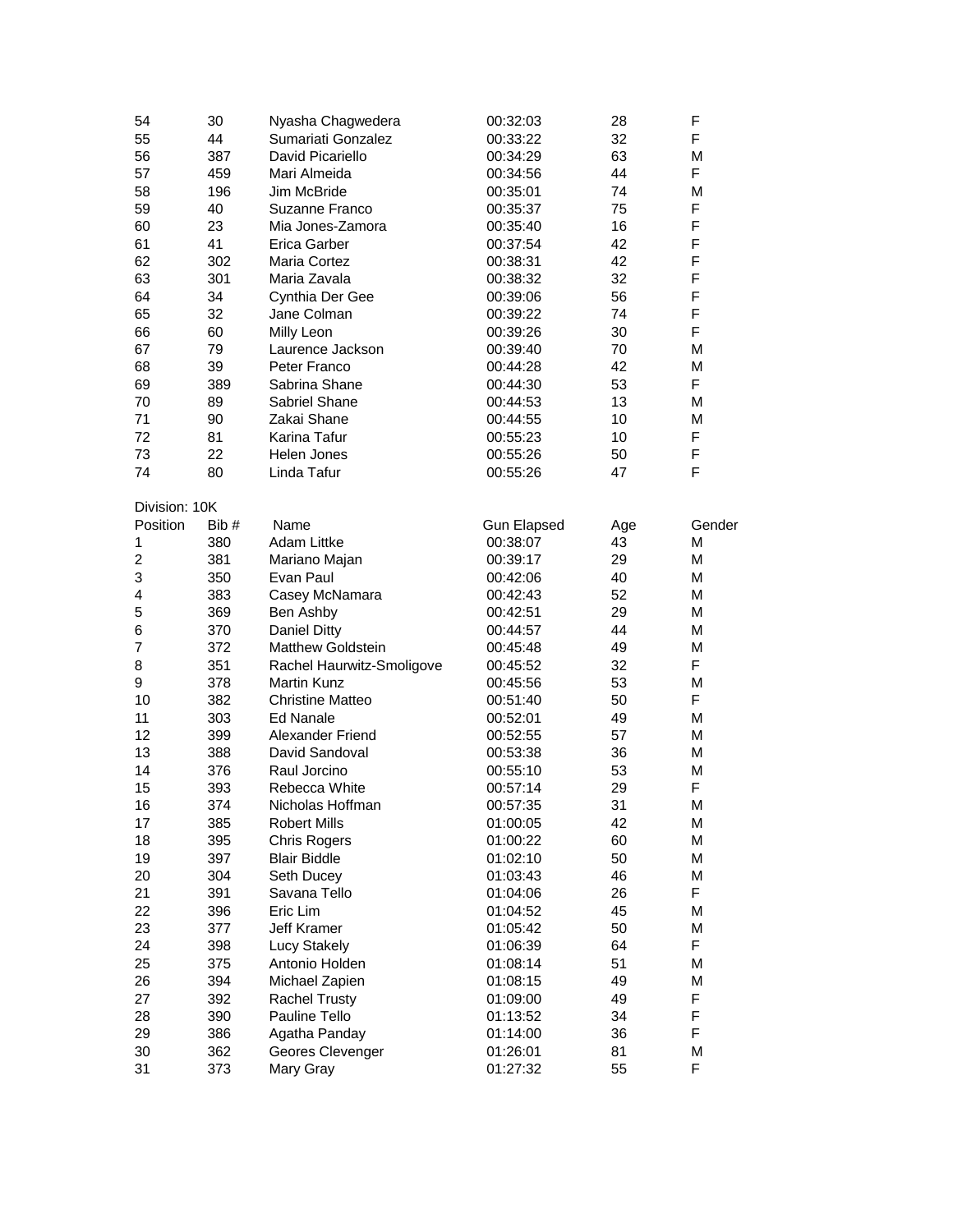| Division: 15K  |      |                    |             |     |        |
|----------------|------|--------------------|-------------|-----|--------|
| Position       | Bib# | Name               | Gun Elapsed | Age | Gender |
|                | 454  | David Yott         | 01:02:04    | 37  | М      |
| 2              | 457  | John Van Hoff      | 01:02:42    | 31  | М      |
| 3              | 456  | Peter Hsia         | 01:06:20    | 57  | М      |
| $\overline{4}$ | 455  | Z. Roberto Donaire | 01:06:36    | 99  | М      |
| 5              | 451  | James Morris       | 01:18:07    | 67  | М      |
| 6              | 384  | Sarah McRae        | 01:21:02    | 34  | F      |
| 7              | 453  | Megan Wheelehan    | 01:29:03    | 33  | F      |
| 8              | 450  | Annette Lee        | 01:40:26    | 58  |        |
|                |      |                    |             |     |        |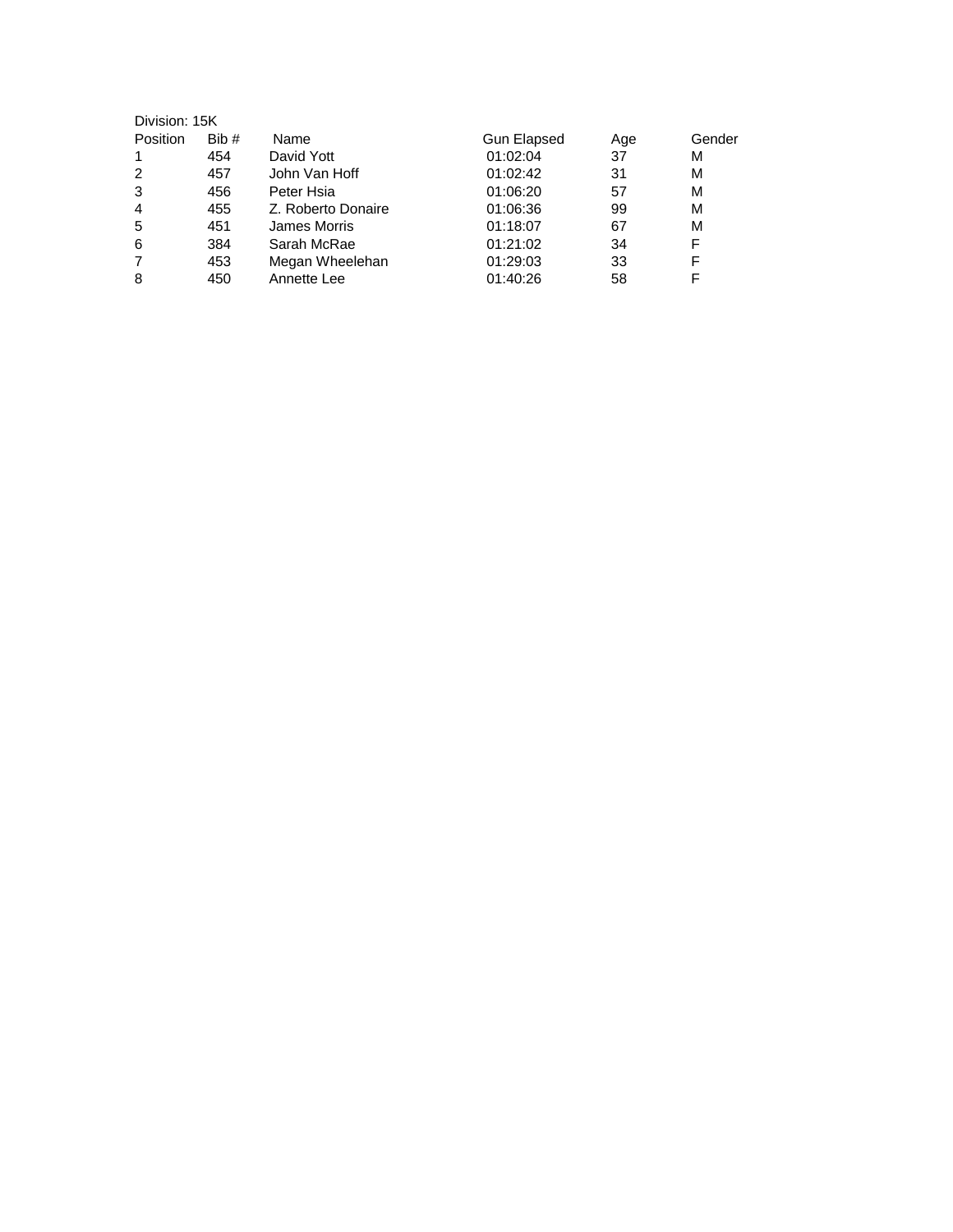Division 5K 5K 5K 5K 5K 5K 5K 5K 5K 5K 5K 5K 5K 5K 5K 5K 5K 5K 5K 5K 5K 5K 5K 5K 5K 5K 5K 5K 5K 5K 5K 5K 5K 5K 5K 5K 5K 5K 5K 5K 5K 5K 5K 5K 5K 5K 5K 5K 5K 5K 5K  $5K$ 5K